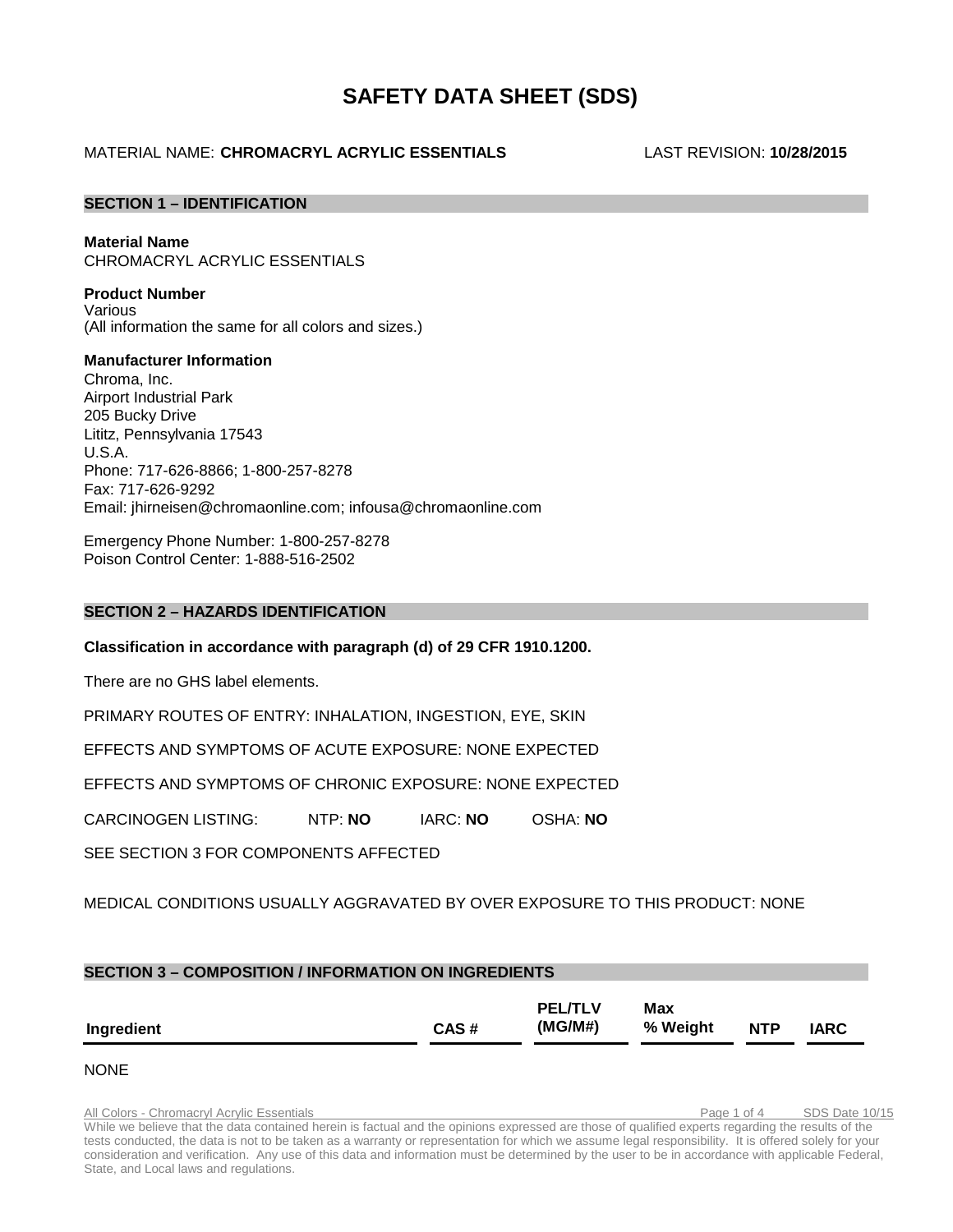## **SECTION 4 – FIRST AID MEASURES**

FIRST AID MEASURES: NONE REQUIRED

NO ACUTE HEALTH EFFECTS EXPECTED.

## **SECTION 5 – FIRE FIGHTING MEASURES**

FLASH POINT (METHOD): N/A AUTOIGNITION TEMPERATURE: N/A

EXPLOSION LIMITS IN AIR (% BY VOLUME): NOT EXPLOSIVE

EXTINGUISHING MEDIA: NO SPECIAL MEDIA REQUIRED

FIRE FIGHTING PROCEDURES: NO SPECIAL FIRE FIGHTING PROCEDURES REQUIRED

UNUSUAL FIRE & EXPLOSION HAZARDS: NOT COMBUSTIBLE

## **SECTION 6 – ACCIDENTAL RELEASE MEASURES**

STEPS TO BE TAKEN IN CASE A MATERIAL IS SPILLED: Clean up in accordance with all applicable regulations. Absorb spillage with non- combustible, absorbent material. For waste disposal, see Section 13.

## **SECTION 7 – HANDLING & STORAGE**

PRECAUTIONS TO BE TAKEN DURING STORAGE AND HANDLING:

Good industrial hygiene practice requires that exposure be maintained below the TLV. This is preferably achieved through the provision of adequate ventilation. When exposure cannot be adequately controlled in this way, personal respiratory protection should be employed.

## **SECTION 8 – EXPOSURE CONTROLS / PERSONAL PROTECTION**

RESPIRATORY PROTECTION AND SPECIAL VENTILATION REQUIREMENTS: NONE REQUIRED

OTHER PROTECTIVE EQUIPMENT (GLOVES, GOGGLES, ETC.): NONE REQUIRED

WORK / HYGIENE PRACTICES: NONE REQUIRED

ENGINEERING CONTROLS: NONE REQUIRED

## **SECTION 9 – PHYSICAL AND CHEMICAL PROPERTIES**

BOILING POINT: N/A MELTING POINT: N/A

VAPOR PRESSURE: N/A

SPECIFIC VAPOR DENSITY (AIR=1): N/A SPECIFIC GRAVITY: N/A

SOLUBILITY IN WATER: N/A REACTIVITY IN WATER: NON-REACTIVE

All Colors - Chromacryl Acrylic Essentials Page 2 of 4 SDS Date 10/15

While we believe that the data contained herein is factual and the opinions expressed are those of qualified experts regarding the results of the tests conducted, the data is not to be taken as a warranty or representation for which we assume legal responsibility. It is offered solely for your consideration and verification. Any use of this data and information must be determined by the user to be in accordance with applicable Federal, State, and Local laws and regulations.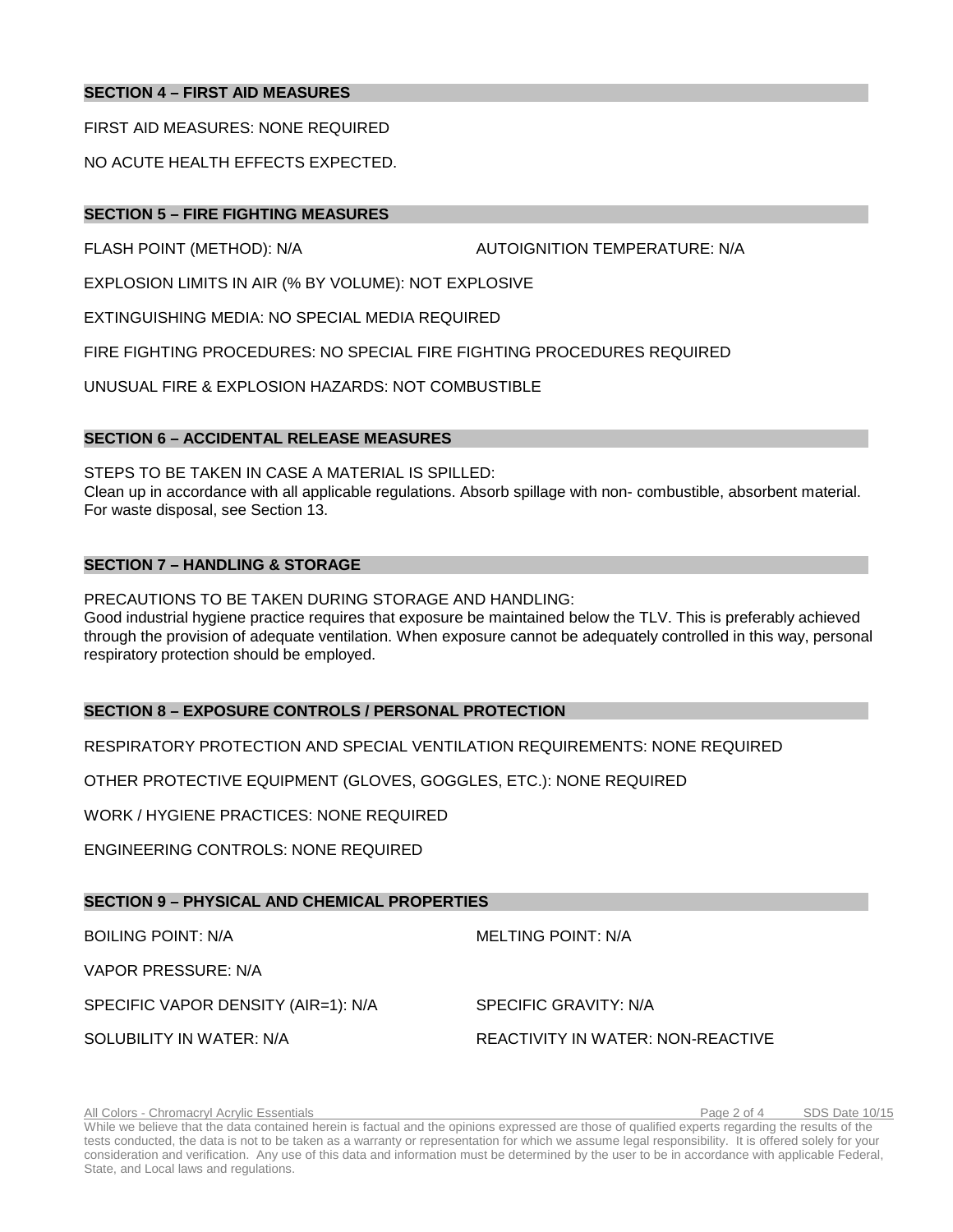## **SECTION 10 – STABILITY AND REACTIVITY**

HAZARDOUS POLYMERIZATION PRODUCTS: NONE

STABILITY: STABLE CONDITIONS TO AVOID: NONE

INCOMPATIBILITY (MATERIALS TO AVOID): NONE

HAZARDOUS DECOMPOSITION PRODUCTS: NONE

### **SECTION 11 – TOXICOLOGICAL INFORMATION**

ACUTE EFFECTS ASSOCIATED WITH USE OF THIS MATERIAL: NONE EXPECTED The summated LD50 is 21400 mg/kg. The summated LC50 is 41684 mg/cubic meter. This product is not considered to be a known or suspected human carcinogen by NTP, IARC or OSHA (see section 3)

### **SECTION 12 – ECOLOGICAL INFORMATION**

NO HARMFUL EFFECTS KNOWN OTHER THAN THOSE ASSOCIATED WITH SUSPENDED INERT SOLIDS IN WATER.

### **SECTION 13 – DISPOSAL CONSIDERATIONS**

RCRA HAZARD CLASS (40 CFR 261): THIS PRODUCT IS NOT CLASSIFIED AS A HAZARDOUS WASTE.

WASTE DISPOSAL METHOD: DISPOSE OF IN ACCORDANCE WITH FEDERAL, STATE AND LOCAL REGULATIONS.

### **SECTION 14 – TRANSPORTATION INFORMATION**

U.S. DOT (49 CFR 172.101): THIS IS NOT A HAZARDOUS MATERIAL AS CLASSIFIED BY CFR 172.101.

### **SECTION 15 – REGULATORY INFORMATION**

CONTENTS OF THIS SDS COMPLY WITH OSHA HAZARD COMMUNICATION STANDARD 29 CFR 1910.1200 EPA SARA TITLE III CHEMICAL LISTINGS NONE

SECTION 302.4 EXTREMELY HAZARDOUS SUBSTANCES (40 CFR 355): NONE

SECTION 313 TOXIC CHEMICALS (40 CFR 372): NONE

While we believe that the data contained herein is factual and the opinions expressed are those of qualified experts regarding the results of the tests conducted, the data is not to be taken as a warranty or representation for which we assume legal responsibility. It is offered solely for your consideration and verification. Any use of this data and information must be determined by the user to be in accordance with applicable Federal, State, and Local laws and regulations.